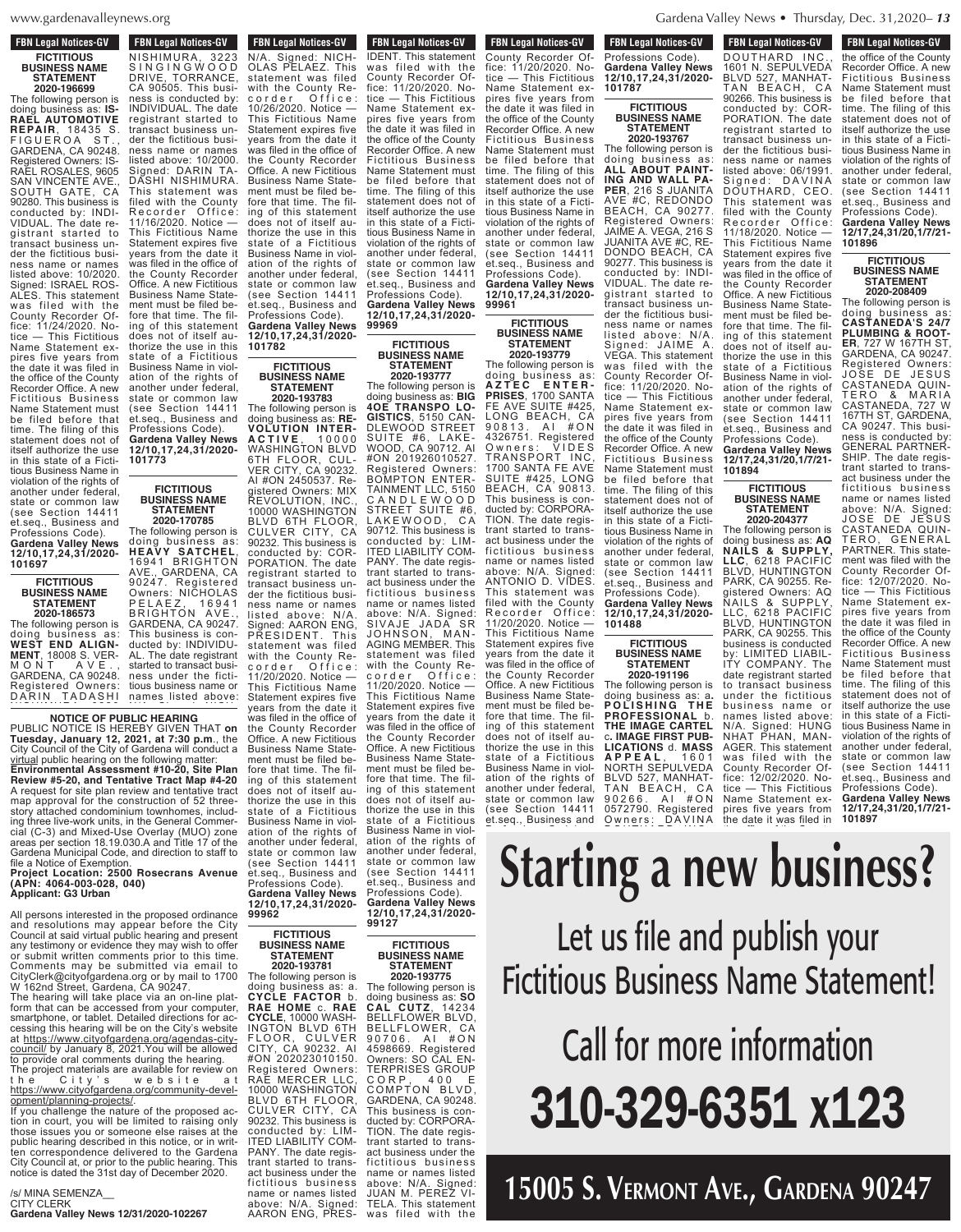**FBN Legal Notices-GV FICTITIOUS BUSINESS NAME STATEMENT**

**2020-203496** The following person is doing business as: **ONO DELIGHTS**, 1051 WEST CLARION DRIVE, TORRANCE, CA 90502. Registered Owners: LORI TAEKO ONODA, 1051 WEST CLARION DRIVE, TORRANCE, CA 90502. This business is conducted by: INDI-VIDUAL. The date registrant started to transact business under the fictitious business name or names listed above: 11/2020. Signed: LORI TAEKO ONODA. This statement was filed with the County Recorder Office: 12/02/2020. No-<br>tice — This Fictitious This Fictitious Name Statement expires five years from the date it was filed in the office of the County Recorder Office. A new Fictitious Business Name Statement must be filed before that time. The filing of this statement does not of itself authorize the use in this state of a Fictitious Business Name in violation of the rights of another under federal state or common law (see Section 1441 et.seq., Business and Professions Code). **Gardena Valley News 12/17,24,31/20,1/7/21- 101898**

**FICTITIOUS BUSINESS NAME STATEMENT 2020-195928**

The following person is doing business as: **PINK DAHLIAS NAIL STUDIO**, 16008 WESTERN AVE UNIT<br>D, GARDENA, CA D, GARDENA, CA 90247. Registered Owners: TINA TRAN, 2538 W 157TH ST, GARDENA, CA 90249. This business is conducted by: INDIVIDU-AL. The date registrant started to transact business under the fictitious business name or names listed above: N/A. Signed: TINA TRAN. This statement was filed with the County Recorder Office: 11/23/2020. No-<br>tice - This Fictitious - This Fictitious Name Statement expires five years from the date it was filed in the office of the County Recorder Office. A new Fictitious Business Name Statement must be filed before that time. The filing of this statement does not of itself authorize the use in this state of a Fictitious Business Name in violation of the rights of another under federal, state or common law (see Section 14411 et.seq., Business and Professions Code). **Gardena Valley News 12/17,24,31/20,1/7/21- 101901**

**FICTITIOUS BUSINESS NAME STATEMENT**

**2020-199740** The following person is doing business as: **LITTLE CONVERSA-TIONS SPEECH AND LANGUAGE THER-APY**, 14716 DAPHNE AVENUE, GARDENA,

CA 90249. Registered

**FBN Legal Notices-GV POR LEGAL MULLES-CIV** PRISES LLC, 2601 E GUEZ, CA 90220. This ment was filed with the Name Statement exin this state of a Fictistate or common law (see Section 14411 et.seq., Business and Professions Code). **Gardena Valley News 12/17,24,31/20,1/7/21- FBN Legal Notices-GV FON LEGAL NUTTLES-CIV** CA 90249. Registered Owners: TORCIA LEE, 14716 DAPHNE AV-ENUE, GARDENA, CA 90249. This business is conducted by: INDI-VIDUAL. The date registrant started to transact business under the fictitious business name or names listed above: N/A Signed: TORCIA LEE. This statement was filed with the County Recorder Office: 11/30/2020. Notice — This Fictitious Name Statement expires five years from the date it was filed in the office of the County Recorder Office. A new Fictitious Business Name Statement must be filed before that time. The filing of this statement does not of itself authorize the use in this state of a Fictitious Business Name in violation of the rights of another under federal, state or common law (see Section 14411 et.seq., Business and Professions Code). **Gardena Valley News 12/17,24,31/20,1/7/21- 101902**

**FICTITIOUS BUSINESS NAME** STATEMENT **2020-203371**

The following person is

**101929**

**FICTITIOUS BUSINESS NAME STATEMENT 2020-208886**

**FICTITIOUS BUSINESS NAME STATEMENT 2020-212998**

The following person is doing business as: **HOKKAIDO MARCHE USA**, 1555 W. 182ND ST. #A, GARDENA, CA 90247. Registered Owners: TOMOKO URATA, 1555 W. 162ND ST. #A, GARDENA, CA 90247. This business is conducted by: INDIVIDU-AL. The date registrant started to transact business under the fictitious business name or names listed above: N/A. Signed: TO-MOKO URATA. This statement was filed with the County Recorder Office: corder Office: 12/08/2020. Notice — This Fictitious Name Statement expires five years from the date it was filed in the office of the County Recorder Office. A new Fictitious Business Name Statement must be filed before that time. The filing of this statement does not of itself authorize the use in this state of a Fictitious Business Name in violation of the rights of another under federal, state or common law (see Section 14411 et.seq., Business and Professions Code). **Gardena Valley News 12/24,31/20,1/7,14/21- 102141** doing business as: **GLOBAL STEEL AL-L I A N C E C O R P .** , 14241 E. FIRESTONE BLVD. SUITE 400, LA MIRADA, CA 90638. AI #ON 3084611. Registered Owners: GLOBAL STEEL ALLI-ANCE CORP., 14241 E. FIRESTONE BLVD. SUITE 400, LA MIRADA, CA 90638. This business is conducted by: CORPORA-TION. The date registrant started to transact business under the fictitious business name or names listed a b o v e : 0 5 / 2 0 0 8 . Signed: KEITH SEIGO SHIOZAKI, PRESID-ENT. This statement was filed with the County Recorder Office: 12/02/2020. Notice — This Fictitious Name Statement expires five years from the date it was filed in the office of the County Recorder Office. A new Fictitious Business Name Statement must be filed before that time. The filing of this statement does not of itself authorize the use<br>in this state of a Fictistate of a Fictitious Business Name in violation of the rights of another under federal, state or common law (see Section 14411 et.seq., Business and Professions Code). **Gardena Valley News**

**101928 FICTITIOUS BUSINESS NAME STATEMENT**

**12/17,24,31/20,1/7/21-**

**2020-190536** The following person is doing business as: a. **DOC ROB ENTER-PRISES LLC** b. **IN-T E R N E T R A D I O 961KRTG.NET**, 2601 E VICTORIA ST #396, RANCHO DOMIN-<br>GUEZ, CA 90220. A GUEZ, CA 90220. AI #ON 202006211043. Registered Owners: DOC ROB ENTER-

**FBN Legal Notices-GV** TBN LEYAI NULLES-GV trant started to transact business under the fictitious business name or names listed above: N/A. Signed: ANGELA SAKDI, VICE PRESIDENT. This statement was filed with the County Recorder Office: 12/10/2020. Notice — This Fictitious Name Statement expires five years from the date it was filed in the office of the County Recorder Office. A new Fictitious Business Name Statement must be filed before that time. The filing of this statement does not of itself authorize the use in this state of a Fictitious Business Name in violation of the rights of another under federal, state or common law (see Section 14411 et.seq., Business and Professions Code). **Gardena Valley News 12/24,31/20,1/7,14/21- 102142** VICTORIA ST #396, RANCHO DOMINbusiness is conducted by: LIMITED LIABIL-ITY COMPANY. The date registrant started to transact business under the fictitious business name or names listed above: 11/2018. Signed: ROBERT T GRAVES JR, CEO. This state-County Recorder Office: 11/18/2020. Notice — This Fictitious pires five years from the date it was filed in the office of the County Recorder Office. A new Fictitious Business Name Statement must be filed before that time. The filing of this statement does not of itself authorize the use tious Business Name in violation of the rights of another under federal,

> **Legal Notices-GV NOTICE OF PETITION TO ADMINISTER ESTATE OF: CONNIE HARRIS CASE NO. 20STPB10281**

To all heirs, beneficiaries, creditors, contingent creditors, and persons who may otherwise be interested in the WILL or estate, or both of CONNIE HAR-**RIS** PETITION FOR PROBATE has been filed by MAXINE HAR-RIS in the Superior Court of California, County of LOS A N G E L E S . THE PETITION FOR PROBATE requests that MAXINE HARRIS be appointed as personal representative to administer the estate of the decedent. THE PETITION requests authority to administer the estate under the Independent Administration of Estates Act. (This authority will allow the personal representative to take many actions without obtaining court approval. Before takant actions, however, the personal representative will be required to give notice to inter-

j certain very importested persons unless they have waived notice or consented to the proposed action.) The independent administration authority will be granted unless an interested person files an objection to the petition and shows good cause why the court should not grant the

authority. A HEARING on the petition will be held in this court as follows: 01/20/21 at 8:30AM in Dept. 67 located at 111<br>N HILL ST LOS N. HILL ST., LOS ANGELES, CA 90012 IF YOU OBJECT to the granting of the petition, you should appear at the hearing and state your objections or file written objections with the court before the hearing. Your appearance may be in person or by your attorney. IF YOU ARE A CRED-The following person is doing business as: **BOWL THAI GRILL**, 1630 W. REDONDO BEACH BLVD. #9, GARDENA, CA 90247. AI #ON 4653650. Registered Owners: LAMACK GRILL, INC., 1630 W. REDONDO BEACH BLVD. #9, GARDENA, CA 90247. This business is conducted by: CORPORA-<br>TION. The date regis-<br>-

**Legal Notices-GV** Legal Nutrices-GV ITOR or a contingent creditor of the decedent, you must file your claim with the court and mail a copy to the personal representative appointed by the court within the later of either (1) four months from the date of first issuance of letters to a general personal representative.

as defined in section 58(b) of the California Probate Code, or (2) 60 days from the date of mailing or personal delivery to you of a notice under section 9052 of the California Probate Code. Other California statutes and legal author-

ity may affect your rights as a creditor. You may want to consult with an attorney knowledgeable in California law.

YOU MAY EXAMINE the file kept by the court. If you are a person interested in the estate, you may file with the court a Request for Special Notice (form DE-154) of the filing of an inventory and appraisal of estate assets or of any petition or account as .<br>provided in Probate Code section 1250. A Request for Special Notice form is available from the court

clerk. Attorney for Petitioner PAUL R. KELLY, ESQ. - SBN 282324, THE KELLY LAW FIRM 5150 E. PACIFIC COAST HWY. SUITE 775

90804 BSC 219174 12/17, 12/24, 12/31/20 **CNS-3424818# GARDENA VALLEY NEWS Gardena Valley News**

> **SUMMONS** (CITACION JUDICIAL)

(Numero del Caso) **20TRCV00275 NOTICE TO DEFENDANT:**

**dividual, CHEFS-**

**ENNY GUNAWAN, an idividual; and DOES 1 THROUGH 100, in-**

**SUED BY PLAINTIFF:** (Lo esta demandando

**California limited liability company NOTICE!** You have been sued. The court

you without your being heard unless you respond within 30 days. Read the information below.

response must be in proper legal form if you want the court to hear your case. There may

be a court form that

**Legal Notices-GV** Legal Nutries-GV

be a court form that you can use for your response. You can find these court forms and more information at the California Courts Online Self-Help Center (www. courtinfo.ca.gov/ selfhelp), your county law library, or the courthouse nearest you. If you cannot pay the filing fee, ask the court clerk for a fee waiver form. If you do not file your response on time, you may lose the case by default, and your wages, money, and property may be taken without further warning from the court.

nom the court.<br>There are other legal requirements. You may want to call an attorney right away. If you do not know an attorney, you may want to call an attorney referral service. If you cannot afford an attorney, you may be eligible for free legal services from a nonprofit legal services program. You can locate these nonprofit groups at the California Legal Services Web site (www.law helpcalifornia.org), the California Courts Online Self-Help Center (www.courtinfo.ca. gov/selfhelp), or by contacting your local court of county bar association. NOTE: The court has a statutory lien for waived fees and costs on any settlement or arbitration award of \$10,000.00 or more in a civil case. The court's lien must be paid before the court will dismiss the case.

**AVISO!** Lo han demandado. Si no responde dentro de 30 dias, la corte puede decidir en su contra sin escuchar su version. Lea la informacion a continuacion.

utive Officer/ Clerk of SON SERVED: You are served as an individual defendent on behalf of Chefsmart, Inc. covered the true name of the defendant to be: Shienny Gunawan, an individual amends the<br>complaint by substitutthe fictitious name Date: 5/27/2020 Attorney /s/ Craig S. S u n a d a **Gardena Valley News** Tiene 30 dias de calendario despues de que le entreguen esta citacion y papeles legales para presentar una respuesta por escrito en esta corte y hacer que se entregue una copia al demandante. Una carta o una llamada telefonica no lo protegen. Su respuesta por escrito tiene que estar en formato legal correcto si desea que procesen su caso en la corte. Es posible que haya un formularlo que usted pueda usar su repuesta. Puede encontrar estos formularios de la corte y mas informacion en el Centro de Ayunda de las Corde California (www.sucorte.ca.gov), en la biblioteca leyes de su condado o en la corte que le quede mas cerca. Si no puede pagar la cuota de presentacion, pida al secretario de la corte que le de un formularlo de exencion de pago de cuotas. Si no presenta su respuesta a tiempo, puede perder el caso por incumplimiento y la corte le podra quitar su sueldo, dinero y blenes sin mas advertencia.

Hay otros requisitos legales. Es recomend-<br>able que llame a un

**NOTICE OF** www.gardenavalleynews  $\ldots$   $\ldots$   $\ldots$   $\ldots$ 

**Legal Notices-GV ADMINISTER Legal Notices-GV** Legal Nutles-GV

Legal Services, (www.lawhelpcalifornia, org), en el Centro de Ayunda de las Cortes de California, (www.sucorte ca gov) o poniendose en contacto con la corte o el colegio de abogados

AVISO! Por ley, la corte tiene derecho a reclamar las cuotas y los costos exentos por imponer un gravamen sobre cualquier recuperacion de \$10,000.00 o mas de valor recibida mediante un acuerdo o una concesion de arbitraje en un caso de derecho civil. Tiene que pagar el gravamen de la corte antes de que la corte pueda desechar el

The name and address of the court is (El nombre y dirección de la corte es): Los Angeles Superior Court, 825 Maple Avenue, Torrance, CA

The name, address, and telephone number of plaintiff's attorney, or plaintiff without an attorney, is (El nombre, dirección y el número de teléfono del abogado del demandante, o del demandante que no tiene abogado, es): Craig S. Sunada, SBN 136846, 655 Deep Valley Drive, Ste. 125, Rolling Hills Est., CA 90274. 310-

locales.

caso.

90503.

544-7161.. Date: 03/26/2020 Sherri R. Carter Exec-

T. Rhodes Deputy (Adjunto) NOTICE TO THE PER-

Clerk, by (Secretario)

AMENDMENT TO COMPLAINT FICTITIOUS NAME: Upon the filing of the complaint, the plaintiff, being ignorant of the true name of the defendant and having designated the defendant in the complaint by the fictitious name of: Doe 1 and having dis-

ing the true name for

wherever it appears in the complaint.

**12/24,31/20,1/7,14/21- 102054 NOTICE OF PETITION TO ADMINISTER ESTATE OF:** 

Court

**ESTATE OF: RUTH HILL PETERS AKA RUTH JOHNSON HILL CASE NO. 20STPB10190** To all heirs, beneficiaries, creditors, contingent creditors, and persons who may otherwise be interested in the WILL or estate, or both of RUTH HILL PETERS AKA RUTH JOHNSON HILL. abogado inmediatamente. Si no conoce a un abogado, puede llamar a un servicio de remision a abogados. Si no puede pagar a un abogado, es posible que cumpla con los reque campla con loc 10 servicios legales gratuitos de un programa de servicios legales sin fines de lucro. Puede encontrar estos grupos sin fines de lucro en el sitio web de California

A PETITION FOR PROBATE has been filed by CHARLES W. PETERS in the Superior Court of California, County of LOS A N G E L E S .

THE PETITION FOR PROBATE requests that CHARLES W. PETERS be appointed as personal representative to administer the estate of the decedent. THE PETITION requests authority to administer the estate under the Independent Administration of Estates Act. (This authority will allow the personal representative to take many actions without obtaining court approval. Before taking certain very important actions, however, the personal representative will be required to give notice to interested persons unless they have waived notice or consented to the proposed action.) The independent administration authority will be granted unless an interested person files an objection to the peti-

tion and shows good cause why the court should not grant the authority. A HEARING on the petition will be held in this

court as follows: 01/08/21 at 8:30AM in Dept. 11 located at 111 N. HILL ST., LOS ANGELES, CA 90012 IF YOU OBJECT to the granting of the petition, you should appear at the hearing and state your objections or file written objections with the court before the hearing. Your appearance may be in person

or by your attorney. IF YOU ARE A CRED-ITOR or a contingent creditor of the decedent, you must file your claim with the court and mail a copy to the personal representative appointed by the court within the later of either (1) four months from the date of first issuance of letters to a general personal representative, as defined in section 58(b) of the California Probate Code, or (2) 60 days from the date of mailing or personal delivery to you of a notice under section 9052 of the California Pro-

bate Code. Other California statutes and legal authority may affect your rights as a creditor. You may want to consult with an attorney knowledgeable in Cali-

fornia law. YOU MAY EXAMINE the file kept by the court. If you are a person interested in the estate, you may file with the court a Request for Special Notice (form DE-154) of

the filing of an invent-

**CASE NUMBER**

(Aviso al Demandado): **SANDYS CHU, an in-MART, INC., a California corporation, SHI-**

> **clusive, YOU ARE BEING**

el demandante) **HAMADA-YA, LLC, a**

may decide against

You have 30 calendar days after this summons and legal papers are served on you to file a written response at this court and have a copy served on the plaintiff. A letter or phone call will not protect you. Your written